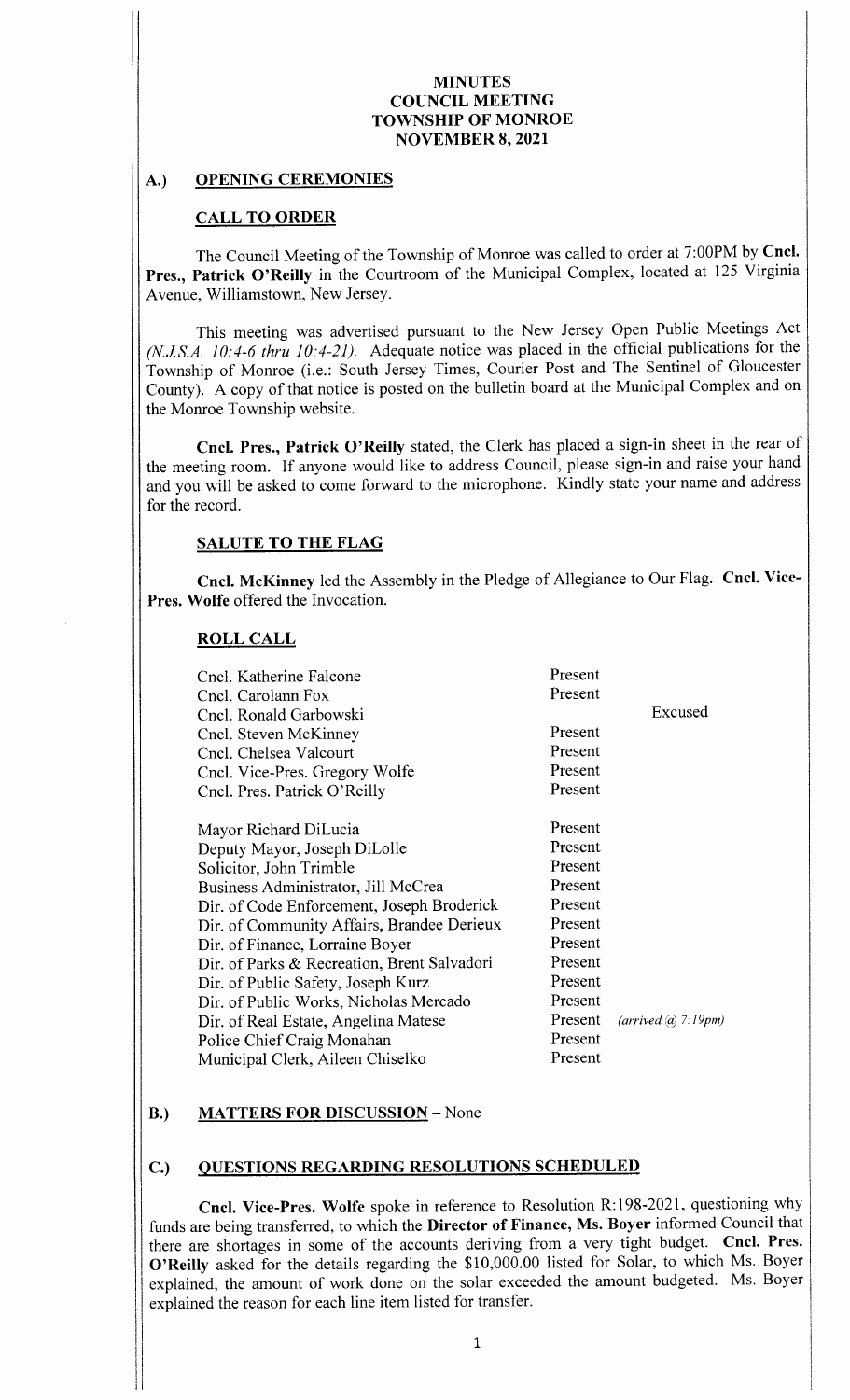# C.) QUESTIONS REGARDING RESOLUTIONS SCHEDULED (cont'd)

Cncl. Vice-Pres. Wolfe spoke in reference to Resolution R:199-2021, asking what changes were made to the Updated Personnel Policies and Employee Handbook, as it did not indicate where the changes were made. Business Administrator, Jill McCrea explained, the mandatory updates were taken from the JIF and rather than go through line by line and update, a new handbook was created which includes all of the JIF mandatory updates along with the current Township policies.

Cncl. Vice-Pres. Wolfe spoke in reference to Resolution R:201-2021, asking for clarification of where the \$1.9 million a year over three years will be allocated and used. Business Administrator, Jill McCrea explained, in order to be able to spend any of the money provided by the American Rescue Plan, <sup>a</sup> Resolution has to be passed approving same. Director of Finance, Lorraine Boyer stated, this Resolution is merely a "housekeeping" item. Ms. McCrea advised that some of the money will be used for reimbursement of revenue lost and even though the scope of use is limited, the Township will be able to use some of the money for stormwater management, which is <sup>a</sup> major problem throughout the town. She stated, if the money is not used within the narrow scope of what is allowed, the money will be lost.

# D.) QUESTIONS REGARDING ORDINANCES SCHEDULED - None

# E.) APPROVAL OF MINUTES

Cncl. Fox made a motion to approve the minutes as submitted of the Council Meeting of October 11, 2021. The motion was seconded by Cncl. Valcourt and unanimously approved by all members of Council in attendance.

# F.) CORRESPONDENCE – None

## G.) RESOLUTIONS

Cncl. Vice-Pres. Wolfe made a motion to open the public portion for Resolutions scheduled. The motion was seconded by Cncl. Valcourt and unanimously approved by all members of Council in attendance. With no one wishing to speak, Cncl. Vice-Pres. Wolfe made <sup>a</sup> motion to close the public portion for Resolutions scheduled. The motion was seconded by Cncl. Fox and unanimously approved by all members of Council in attendance.

Cncl. Valcourt made a motion to bracket for approval, by Consent Agenda, Resolutions R: 198-2021 through R: 212-2021. The motion was seconded by Cncl. Vice-Pres. Wolfe and unanimously approved by all members of Council in attendance.

## CONSENT AGENDA RESOLUTIONS R:198-2021 THROUGH R:212-2021

R: 198-2021 Resolution of the Township Council of the Township of Monroe Transferring Funds for the Budget Year 2021

R: 199-2021 Resolution Approving the Adoption of the Township of Monroe's Updated Personnel Policies and Employee Handbook

R:200-2021 Resolution of the Township Council of the Township of Monroe Authorizing the Purchase of One (1) Service Body with Auto Crane HC-6 Mounted on a Ford F550 Under a National Cooperative Purchasing Agreement

R:201-2021 Resolution Requesting Approval of Items of Revenue and Appropriation N.J.S.A. 40A:4-87 American Rescue Plan/2021 Local Fiscal Recovery Funds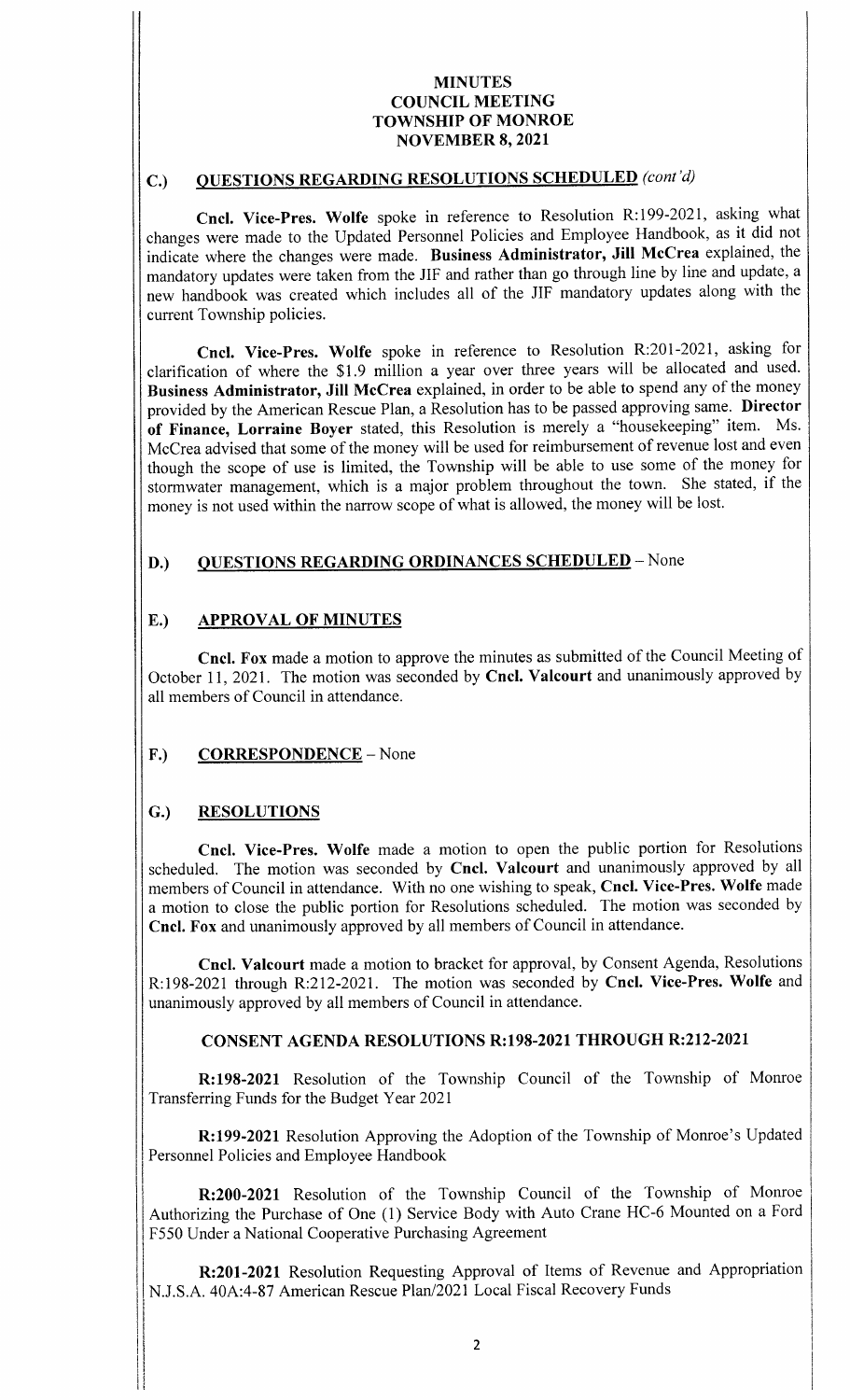#### G.) RESOLUTIONS (cont'd)

R:202- 2021 Resolution Adjusting Township of Monroe Tax Records

R: 203-2021 Resolution Approving the Bill List and Paid List for the Council Meeting of November 8, 2021

R:204- 2021 Resolution of the Township of Monroe Authorizing the Mayor of the Township of Monroe to Enter into Developer's Agreement Between the Township of Monroe and 385 North Tuckahoe, LLC Concerning Real Property Identified as Block 12901, Lot 18

R: 205- <sup>2021</sup> Resolution of the Township Council of the Township of Monroe Authorizing the Acceptance of a Performance Guarantee in the Amount of \$429,699.00 for Woodview Townhomes, Section 1, Subdivision #1829 (Block 12901, Lot 18)

R:206-2021 Resolution of the Township Council of the Township of Monroe Authorizing the Acceptance of a Safety  $\&$  Stabilization Guarantee in the Amount of \$11,452.00 for Woodview Townhomes, Section 1, Subdivision #1829 (Block 12901, Lot 18)

R: 207- 2021 Resolution of the Township of Monroe Authorizing the Mayor of the Township of Monroe to Enter into Developer's Agreement Among the Township of Monroe, <sup>I</sup> Philadelphia Suburban Development Corporation and Malaga Meadows, LLC Concerning Real Property Identified as Block 2702, Lots 11, 15, 17, 18, 40 and 41

R: 208-2021 Resolution of the Township Council of the Township of Monroe Authorizing the Acceptance of a Performance Guarantee in the Amount of \$1,336,876.20 for Malaga Road Tract (a/k/a Malaga Meadows), Section 1, Subdivision #1828 (Block 2702, Lots 11, 15, 17, 40 and 41)

R: 209-2021 Resolution of the Township Council of the Township of Monroe Authorizing the Acceptance of a Safety & Stabilization Guarantee in the Amount of \$28,640.66 for Malaga Road Tract (a/k/a Malaga Meadows), Section 1, Subdivision #1828 (Block 2702, Lots 11, 15, 17, 40 and 41)

R: 210-2021 Resolution of the Township Council of the Township of Monroe Authorizing the Acceptance of <sup>a</sup> Performance Guarantee in the Amount of \$431, 995. <sup>80</sup> for Malaga Road Tract (a/k/a Malaga Meadows), Section 2, Subdivision #1828 (Block 2702, Lots 11, 15, 17, 40 and 41)

R:211-2021 Resolution of the Township Council of the Township of Monroe Authorizing the Acceptance of a Safety & Stabilization Guarantee in the Amount of \$11,499.91 for Malaga Road Tract (a/k/a Malaga Meadows), Section 2, Subdivision #1828 (Block 2702, Lots 11, 15, 17, 40 and 41)

R:212-2021 Resolution of the Township of Monroe Releasing the Performance Guarantee for Cross Keys Monroe, LLC, Site Plan #472-SP PS-1, Block 101, Lot 3.07 for Certain Site Improvements "Daycare"

Cncl. Valcourt made a motion to approve Resolutions R:198-2021 through R:212-2021. The motion was seconded by Cncl. Fox and unanimously approved by all members of Council in attendance.

## H.) ORDINANCES

Cncl. Vice-Pres. Wolfe made a motion to open the meeting to the public for the Ordinances listed on the agenda for Second Reading and Public Hearing. The motion was seconded by Cncl. Valcourt and unanimously approved by all members of Council in attendance. With no one wishing to speak on the Ordinances for Second Reading, Cncl. Vice-Pres. Wolfe made a motion to close the Public Hearing. The motion was seconded by Cncl. Fox and unanimously approved by all members of Council in attendance.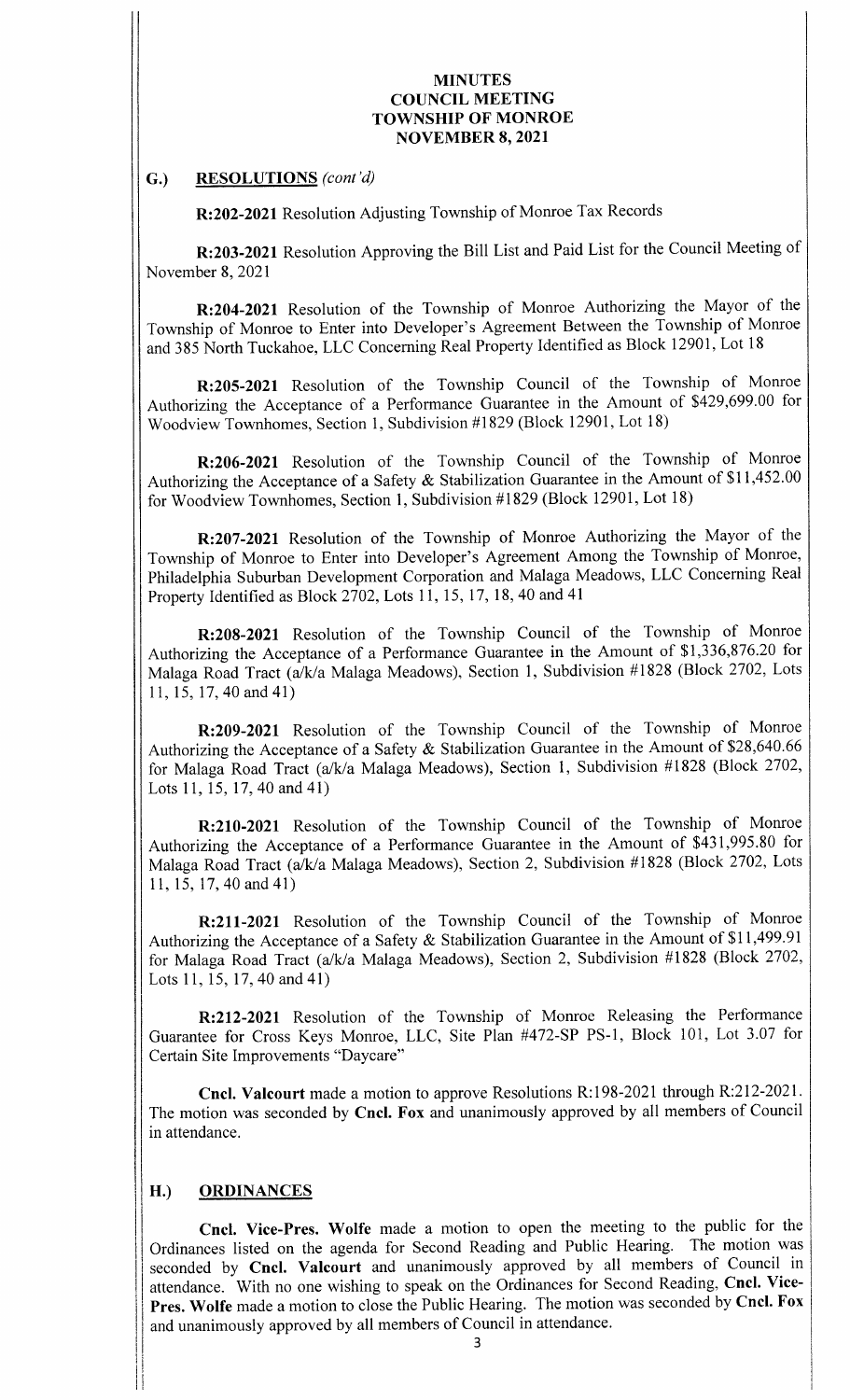## H.) ORDINANCES (cont'd)

0:23- <sup>2021</sup> An Ordinance of the Township Council of the Township of Monroe Authorizing the Sale of Township Owned Land

Second Reading: The above Ordinance was published in an official publication for the Township of Monroe. This portion was opened to the public.

Cncl. Fox made a motion to approve Ordinance O:23-2021 for Second Reading and Public Hearing. The motion was seconded by Cncl. Valcourt and unanimously approved by all members of Council in attendance.

# ROLL CALL VOTE TO APPROVE ORDINANCE 0:23-2021 FOR SECOND READING AND PUBLIC HEARING— 6 AYES ( Falcone, Fox, McKinney, O' Reilly, Valcourt, Wolfe) 1 ABSENT ( Garbowski)

Tally: 6 Ayes, 0 Nay, 0 Abstain, 1 Absent. Ordinance O:23-2021 was duly approved for Second Reading and Public Hearing.

0:24- <sup>2021</sup> An Ordinance of the Township Council of the Township of Monroe Repealing Ordinance O:03-2021

First Reading: A copy of this Ordinance was posted on the bulletin board at the Municipal Complex. Additional copies were made available to the public.

Cncl. Vice-Pres. Wolfe made a motion to approve Ordinance O:24-2021 for First Reading and Publication. The motion was seconded by Cncl. Fox and unanimously approved by all members of Council in attendance.

0:25- <sup>2021</sup> An Ordinance of the Township Council of the Township of Monroe to Amend Chapter 175 of the Code of the Township of Monroe, Entitled "Land Management"

First Reading: A copy of this Ordinance was posted on the bulletin board at the Municipal Complex. Additional copies were made available to the public.

Cncl. Vice-Pres. Wolfe made a motion to approve Ordinance O:25-2021 for First Reading and Publication. The motion was seconded by Cncl. Fox and unanimously approved by all members of Council in attendance.

# I.) NEW BUSINESS

 $\blacksquare$ 

Cncl. Vice-Pres. Wolfe spoke regarding Sustainable Monroe, noting that Sustainable Monroe is not a Monroe Township entity or board, it is a non-profit within the Township that the Township has a relationship with because of various grants. He received <sup>a</sup> phone call from <sup>a</sup> resident who has requested copies of financials and by- laws from Sustainable Monroe and Sustainable Monroe has not been cooperative with said request. Cncl. Vice-Pres. Wolfe questioned how Council is to be involved with this since Sustainable Monroe is not a Township Board or Commission and what obligation does Sustainable Monroe have as a non-profit organization within the community to release that information to the residents. Solicitor organization within the community to release that information to the residents. Trimble believes, they are a private non-profit organization and in order for the town to have any leverage, they would have to make it a requirement that Sustainable Monroe must make their records public, if they are going to act as an agent of the town concerning various sustainable issues. Cncl. Vice-Pres. Wolfe asked if an Ordinance should be created stating requirements to the town, since there are grant monies involved, to which Solicitor Trimble agreed. Solicitor Trimble suggested adding this topic to the next Ordinance Committee Meeting Agenda for further discussion.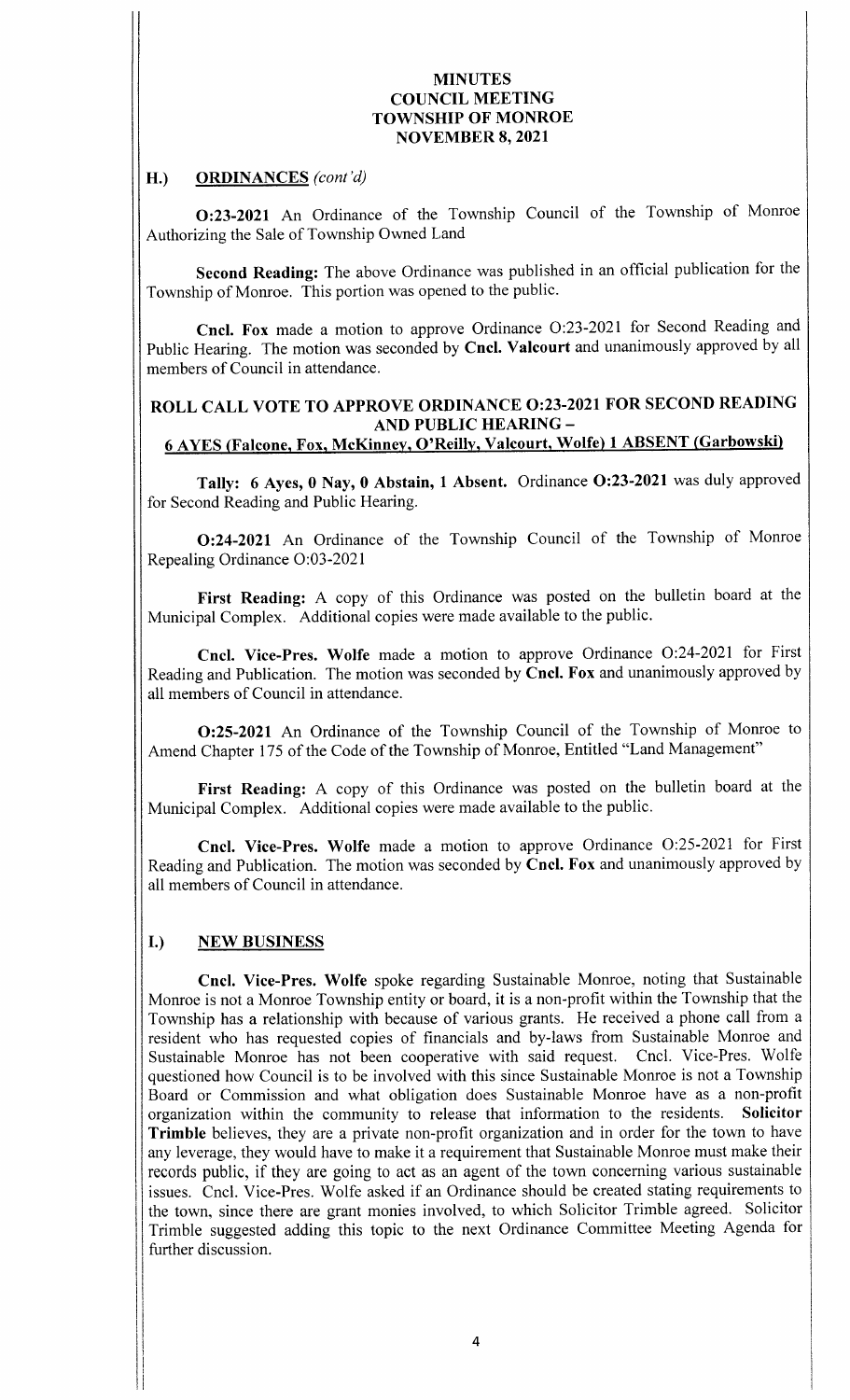#### J.) UNFINISHED BUSINESS

Cncl. Vice-Pres. Wolfe spoke in reference to the previous discussions regarding various contracts that were signed without the authorization of Council. He questioned where the contracts stand, if they were signed without Council authorization. Solicitor Trimble believes every contract that was referenced at the last Council Meeting had a Resolution accompanying it that was voted on by Council. Business Administrator, Jill McCrea explained, there was <sup>a</sup> situation this year, where right after an agreement was discussed, the Union asked Administration to hold off; however, other than that, all other contracts were ratified by Council. Cncl. Vice-Pres. Wolfe stated, he is specifically speaking about the last two (2) Captains' Contracts that were negotiated. Mayor DiLucia explained that the last contract, which was negotiated with <sup>a</sup> Captain, and at the time that Mr. Wolfe brought it forward for discussion, the contract had not yet been consummated, because the day after <sup>a</sup> stipulation of agreement was agreed on, a grievance was filed for a different interpretation and that grievance was just settled with the Union last week. The Mayor noted, before he places a contract before Council for approval, that contract needs to be complete and merged together with the completed stipulation of agreement, he does not put the stipulation of agreement before Council and then the contract, they need to be completed and merged together first. After the last meeting, he found that every signed contract, which has been negotiated since he has taken office, has a Resolution that was presented to Council attached to it, with the exception of the one, he just mentioned. Mayor DiLucia explained the Captains' Contracts and stipulation of agreements. A discussion between Cncl. Vice- Pres. Wolfe and Mayor DiLucia ensued regarding Captain Contracts and Collective Bargaining.

# K.) REPORTS AND OTHER MATTERS

Solicitor, Mr. Trimble reported that the County has not gotten back to the Township with their agreement to have Route 322 and Fries Mill Road reconstructed at no cost to the town.

Director of Real Estate, Ms. Matese spoke regarding the Land Sale scheduled for December 8<sup>th</sup>. She advised that there are one hundred thirty-eight (138) parcels of land included in the sale, thirty (30) of which are from the previous Land Sale, one hundred eight (108) are newly foreclosed properties, with forty (40) of those on the public list and ninety-eight (98) on the private list. The public list represents approximately over \$15 million in taxes and the private list represents approximately \$5 million in taxes. Solicitor Trimble explained that the private list is for those properties that are not developable pursuant to the Township's Zoning Codes and they have contiguous property owners. The contiguous property owners are neighbors of the listed property that have first right to purchase the property. At the Land Sale, there is no bid on the property from a contiguous owner, then it is opened to the public to sell the property. Solicitor Trimble stated, the winning bidder is required to pay <sup>a</sup> deposit of 10% of the minimum bid price at the Land Sale in the form of cash or certified check, no personal checks are accepted. Cncl. Vice-Pres. Wolfe suggested creating a video to post on the town's social media platforms to help promote the Land Sale and explain what it is and the process to the residents. Ms. Matese thanked everyone involved in preparing for the Land Sale.

Police Chief Monahan stated that he and many members of the Police Department are entering into the "No Shave November" fundraiser. The officers involved in this fundraiser will be donating to the F.O.P. 125 which in turn, at the end of the month, will be donating to the Atlantic Care Treasure the Moment Fund. Chief Monahan sadly announced the passing of Records Clerk, Deb Schubert after a long battle with cancer.

Cncl. Fox reported, the Municipal Alliance Commission has six (6) vacant positions. She invited anyone who is interested in joining the Commission to complete a Citizen Leadership Form.

Cncl. Valcourt asked if blank Citizen Leadership Forms can be placed in the rear of the Courtroom for residents who are interested in applying for a certain Board or Commission, to which Municipal Clerk, Aileen Chiselko agreed.

I I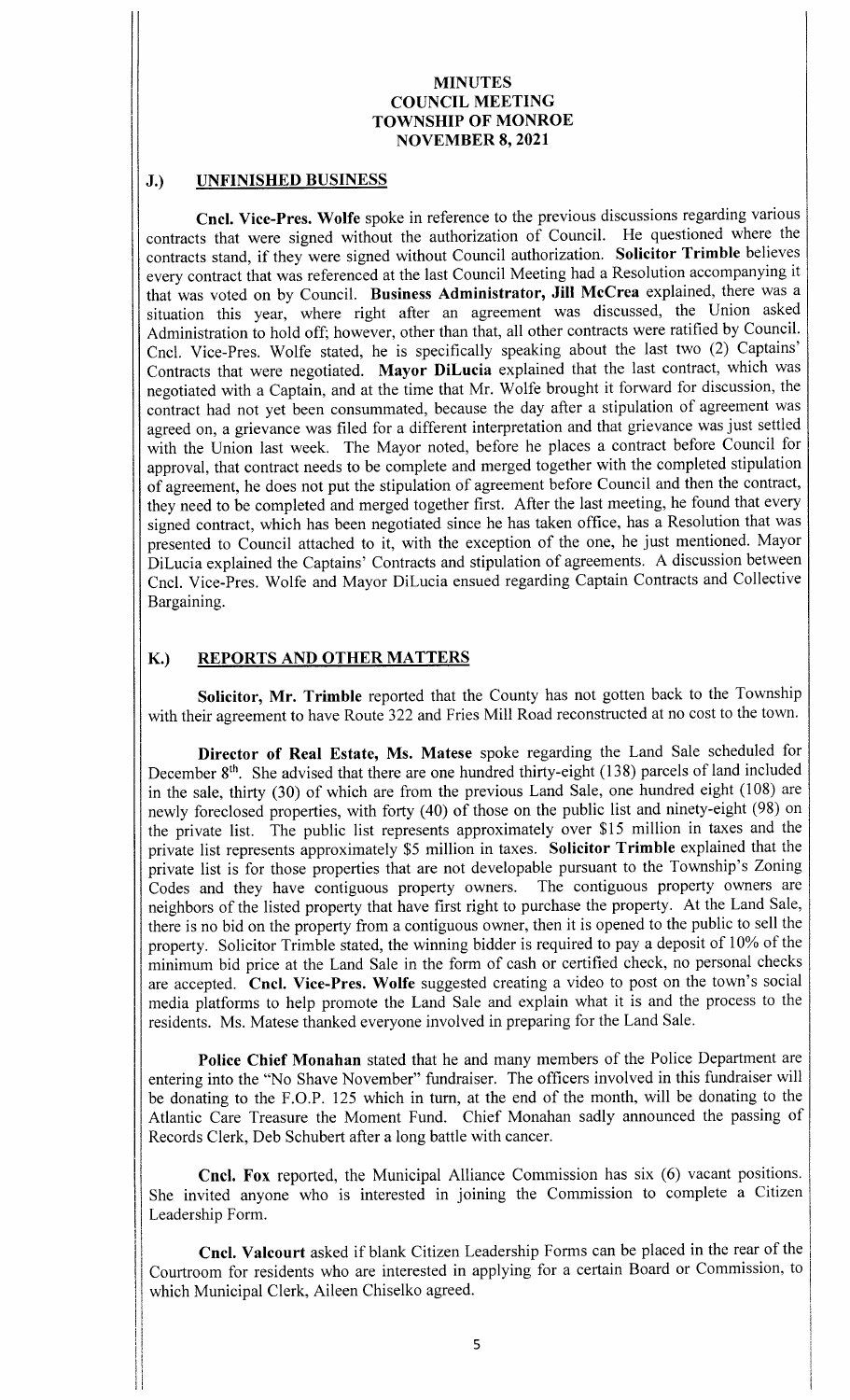# L.) GENERAL PUBLIC DISCUSSION

Cncl. Vice-Pres. Wolfe made a motion to open the General Public Discussion. The motion was seconded by Cncl. Valcourt and unanimously approved by all members of Council in attendance.

Brooke Rivello stated, she had submitted an application for the Economic Development Commission and asked who she should follow up with. Cncl. Valcourt explained at the bottom of the Citizen Leadership Form there is a portion that asks for the applicants education and experience and that portion of Ms. Rivello's form was left blank. Cncl. Valcourt asked Ms. Rivello to complete the form and resubmit to the Municipal Clerk, Aileen Chiselko for review. Cncl. Falcone expressed her concerns with previous Citizen Leadership Forms that were left blank and were passed onto Boards and Commissions.

Fernando Powers addressed Council to ask what was done with Ms. Rivello's Citizen Leadership Form. Cncl. Vice-Pres. Wolfe advised that the Municipal Clerk had forwarded the form to all of Council for their review and explained the process of nominations to Boards and Commissions. Mr. Powers asked if Ms. Rivello can address Council to tell them about herself and her qualifications rather than resubmitting a new form. Cncl. Falcone made a motion to appoint Brooke Rivello to the Economic Development Commission. Cncl. Valcourt asked that the Citizen Leadership Form be completed prior to any appointments being made. Municipal Clerk, Aileen Chiselko advised, appointments to the Economic Development Commission are done by Council and <sup>a</sup> Resolution is prepared that authorizes the appointment. Cncl. Pres. O'Reilly suggested Ms. Rivello complete the Citizen Leadership Form and he will place her appointment on the next Council Meeting Agenda. A discussion followed regarding creating <sup>a</sup> qualification process to be followed when Citizen Leadership Forms are received.

Brooke Rivello addressed Council to provide her background and experience which she feels would make her a good candidate to serve on the Economic Development Commission. She stated that she will also come in to the Clerk's Office and complete the Citizen Leadership Form. Cncl. Falcone made a motion to appoint Brooke Rivello to the Economic Development Commission. The motion was seconded by Cncl. McKinney.

#### ROLL CALL VOTE TO APPROVE NOMINATION OF BROOKE RIVELLO AS MEMBER TO THE ECONOMIC DEVELOPMENT COMMISSION <sup>6</sup> AYES ( Falcone, Fox, McKinney, O' Reilly, Valcourt, Wolfe), <sup>1</sup> ABSENT ( Garbowski)

Tally: 6 Ayes, 0 Nay, 0 Abstain, 1 Absent. Nomination of Brooke Rivello as Member to the Economic Development Commission was duly approved.

Solicitor Trimble clarified that the motion was <sup>a</sup> motion to name Brooke Rivello to the Economic Development Commission. Municipal Clerk, Aileen Chiselko advised with that passed vote, Resolution R:213-2021 will be prepared and added to this evening's Agenda and she will provide <sup>a</sup> copy of the Resolution to Ms. Rivello.

Anthony Bundi, 301 Ireland Terrace, addressed Council to follow up on his concerns with the speeding issues, which were discussed at the last Council Meeting. He addressed Police Chief Monahan regarding the Ordinance that was previously referenced in regards to children playing basketball in the streets. Mr. Bundi spoke in reference to Owens Park and Ward Park and expressed his concerns with the conditions of the parks, asking if Parks and Recreation could clean up the parks, to which Cncl. Vice-Pres. Wolfe advised, it has been discussed and Parks and Recreation will be addressing the concerns at the various tot- lots and parks throughout the town. Mr. Bundi asked about having some of the cut-throughs closed down, to which Chief Monahan addressed the volume of traffic throughout the streets located on Sicklerville Road. Mr. Bundi asked about having the stationary radar signs and traffic counters placed on Ireland Terrace and Princeton Place, to which Chief Monahan informed him that they are currently being used on Grandview Avenue, however, within the week, they will be moved to Ireland Terrace and Princeton Place.

i film and a structure of the structure of the structure of the structure of the structure of the structure of